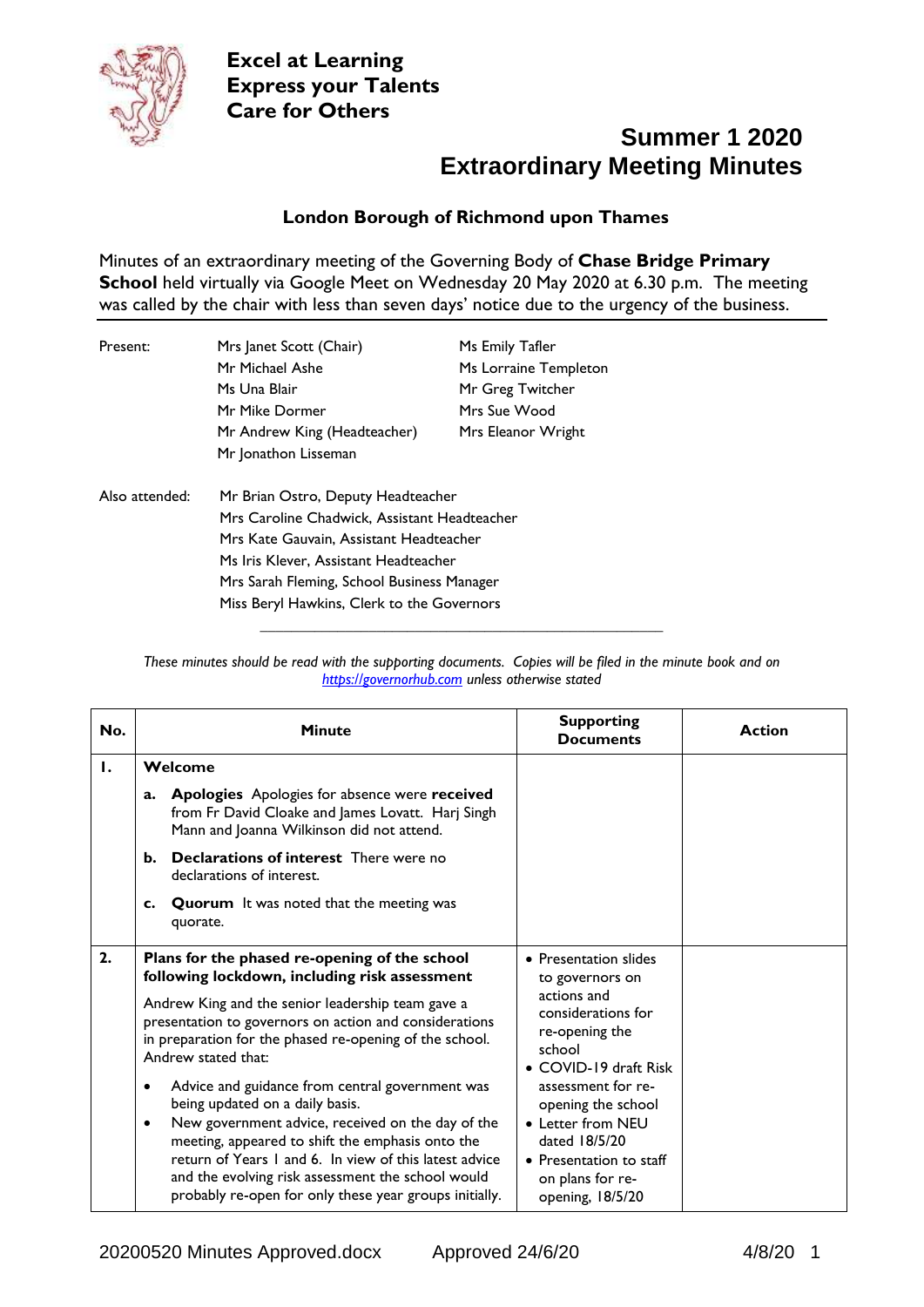

| No. | <b>Minute</b>                                                                                                                                                                                                                                                                                                                                                                                                                                                                                                                                                                                                                                                                                                                                                                      | <b>Supporting</b><br><b>Documents</b>                                                                                                                                                                                                                                     | <b>Action</b> |
|-----|------------------------------------------------------------------------------------------------------------------------------------------------------------------------------------------------------------------------------------------------------------------------------------------------------------------------------------------------------------------------------------------------------------------------------------------------------------------------------------------------------------------------------------------------------------------------------------------------------------------------------------------------------------------------------------------------------------------------------------------------------------------------------------|---------------------------------------------------------------------------------------------------------------------------------------------------------------------------------------------------------------------------------------------------------------------------|---------------|
|     | The school was engaging well with unions and<br>$\bullet$<br>meeting representatives to address concerns.<br>The guidance and logistics were highly complicated<br>$\bullet$<br>and preparations had only been possible with a huge<br>amount of effort.<br>A further letter would be sent to parents to provide<br>$\bullet$<br>more detail on how the phased return would work.<br>The risk assessment was constantly being updated<br>$\bullet$<br>and adjusted to address new advice and concerns<br>and as detailed plans were worked out.<br><b>Staff survey</b><br>Sarah Fleming reported that staff had surveyed their<br>classes and prepared a breakdown of vulnerable,<br>extremely vulnerable, and changes to roll numbers and<br>had flagged any particular concerns. | • Letter to staff from<br>headteacher dated<br>15/5/20<br>• Letter to parents<br>from headteacher<br>dated 15/5/20<br>• Letter to parents<br>from Charis Penfold<br>about schools re-<br>opening<br>• Letter to chairs from<br>Charis Penfold about<br>schools re-opening |               |
|     | <b>SEND/Vulnerable pupils</b>                                                                                                                                                                                                                                                                                                                                                                                                                                                                                                                                                                                                                                                                                                                                                      |                                                                                                                                                                                                                                                                           |               |
|     | Kate Gauvain reported that:                                                                                                                                                                                                                                                                                                                                                                                                                                                                                                                                                                                                                                                                                                                                                        |                                                                                                                                                                                                                                                                           |               |
|     | Families of all vulnerable children had been contacted<br>before the lockdown and none wanted their children<br>to attend school.<br>Regular communication had been maintained with<br>٠<br>the families of vulnerable children and support given,<br>such as extra resources and books and Zoom<br>meetings were being developed.                                                                                                                                                                                                                                                                                                                                                                                                                                                 |                                                                                                                                                                                                                                                                           |               |
|     | For some families the arrangements were no longer<br>٠<br>working and some children were not engaging with<br>home learning; staff would be reviewing to see how<br>they could best support these children.                                                                                                                                                                                                                                                                                                                                                                                                                                                                                                                                                                        |                                                                                                                                                                                                                                                                           |               |
|     | For children with an EHCP (Education, Health and<br>$\bullet$<br>Care Plan) a more detailed risk assessment would be<br>carried out, in consultation with parents, to see how<br>needs would be best met; plans would be written up.                                                                                                                                                                                                                                                                                                                                                                                                                                                                                                                                               |                                                                                                                                                                                                                                                                           |               |
|     | There was an increasing desire for children to return                                                                                                                                                                                                                                                                                                                                                                                                                                                                                                                                                                                                                                                                                                                              |                                                                                                                                                                                                                                                                           |               |
|     | and an understanding that school would be different.<br>Parents of eligible children can ask for their child to<br>$\bullet$<br>return to school at any time.<br>Andrew stated that:                                                                                                                                                                                                                                                                                                                                                                                                                                                                                                                                                                                               |                                                                                                                                                                                                                                                                           |               |
|     | As the date of return could not be confirmed before<br>$\bullet$<br>28/5/20, the school was aiming for a phased return<br>from 8/6/20, in order to provide a measure of<br>certainty before half term and give parents and<br>school time for planning.                                                                                                                                                                                                                                                                                                                                                                                                                                                                                                                            |                                                                                                                                                                                                                                                                           |               |
|     | Numbers of children of key workers and vulnerable<br>٠<br>children were already increasing and efforts would be<br>made to bring in more children who would benefit<br>from being in school.<br><b>Home Learning</b>                                                                                                                                                                                                                                                                                                                                                                                                                                                                                                                                                               |                                                                                                                                                                                                                                                                           |               |
|     | Caroline Chadwick stated that:                                                                                                                                                                                                                                                                                                                                                                                                                                                                                                                                                                                                                                                                                                                                                     |                                                                                                                                                                                                                                                                           |               |
|     | Staff had been engaging in online learning<br>development using SeeSaw and Tapestry.                                                                                                                                                                                                                                                                                                                                                                                                                                                                                                                                                                                                                                                                                               |                                                                                                                                                                                                                                                                           |               |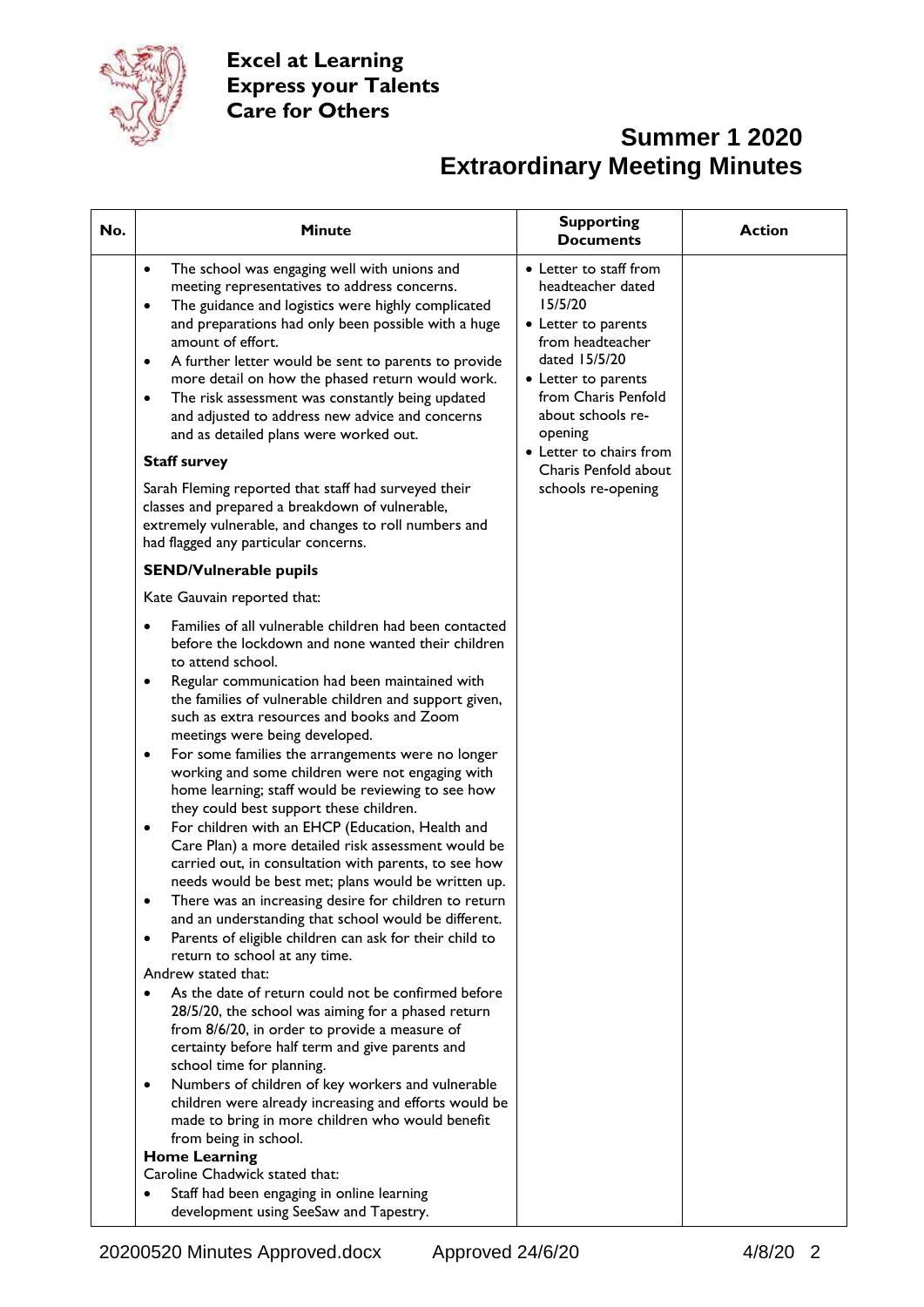

| No. | <b>Minute</b>                                                                                                                                                                                                                                                                                                                                                                                                                                                                                                                                                                                                                                                | <b>Supporting</b><br><b>Documents</b> | <b>Action</b> |
|-----|--------------------------------------------------------------------------------------------------------------------------------------------------------------------------------------------------------------------------------------------------------------------------------------------------------------------------------------------------------------------------------------------------------------------------------------------------------------------------------------------------------------------------------------------------------------------------------------------------------------------------------------------------------------|---------------------------------------|---------------|
|     | The school was entering its third week of online<br>learning: 98% of pupils were engaged - some were<br>working above expectations; comments from adults<br>exceeded the number of pieces of work submitted,<br>with a number of different adults commenting in<br>some cases; 39 children had not done an activity and<br>the school would be looking to address this; staff<br>were using expertise from EYFS staff, who already<br>had experience of using Tapestry.<br>The next step would be to personalise SeeSaw by<br>posting individual activities.<br>Links were being added to increase activities that<br>maximised use of the home environment. |                                       |               |

*Caroline Chadwick left the meeting at this point.*

| Q: Is it right you have no final plan for the phased<br>re-opening?                                                                                                                                                                                                                                                                                                                                                                                                          |                                        |
|------------------------------------------------------------------------------------------------------------------------------------------------------------------------------------------------------------------------------------------------------------------------------------------------------------------------------------------------------------------------------------------------------------------------------------------------------------------------------|----------------------------------------|
| A: Yes. The aim will be to begin opening to classes on<br>8/6/20 - probably for Years 1 and 6 only - this view has<br>only materialised today after the latest advice.                                                                                                                                                                                                                                                                                                       |                                        |
| It was <b>agreed</b> that governors should submit comments<br>to Andrew on the risk assessment.                                                                                                                                                                                                                                                                                                                                                                              | <b>Governors to</b><br>submit comments |
| Andrew stated that he had received two messages from<br>parents with a detailed description of their expectations;<br>many positive returns had been received.                                                                                                                                                                                                                                                                                                               | on the risk<br>assessment by<br>email. |
| Q: Have you been able to get mental health<br>support when needed?                                                                                                                                                                                                                                                                                                                                                                                                           |                                        |
| A: Therapists from Nightingale Hospital have been<br>welcoming and supportive, offering virtual consultations<br>and creative support; staff have welcomed their support.                                                                                                                                                                                                                                                                                                    |                                        |
| Q: Have AfC offered a general view on schools re-<br>opening?                                                                                                                                                                                                                                                                                                                                                                                                                |                                        |
| A: The two local MPs met headteachers and will lobby<br>the leader of the Council for clear advice on safe re-<br>opening. Ian Dodds, Director of Children's Services, and<br>Charis Penfold, Director for Educational Services, AfC,<br>are generally supportive of re-opening; they recognise<br>that schools' arrangements will need to differ, taking into<br>account available staffing, physical layout and type of<br>school, and want to work to support re-opening. |                                        |

*Michael Ashe left the meeting at this point.*

| Andrew stated that he would issue an update on 22/5/20<br>and there would be another meeting the following week;<br>there were too many unknowns to make a final decision. |  |
|----------------------------------------------------------------------------------------------------------------------------------------------------------------------------|--|
| The governing body broadly supported a return of Years<br>and 6 from 8/6/20, subject to further government                                                                 |  |